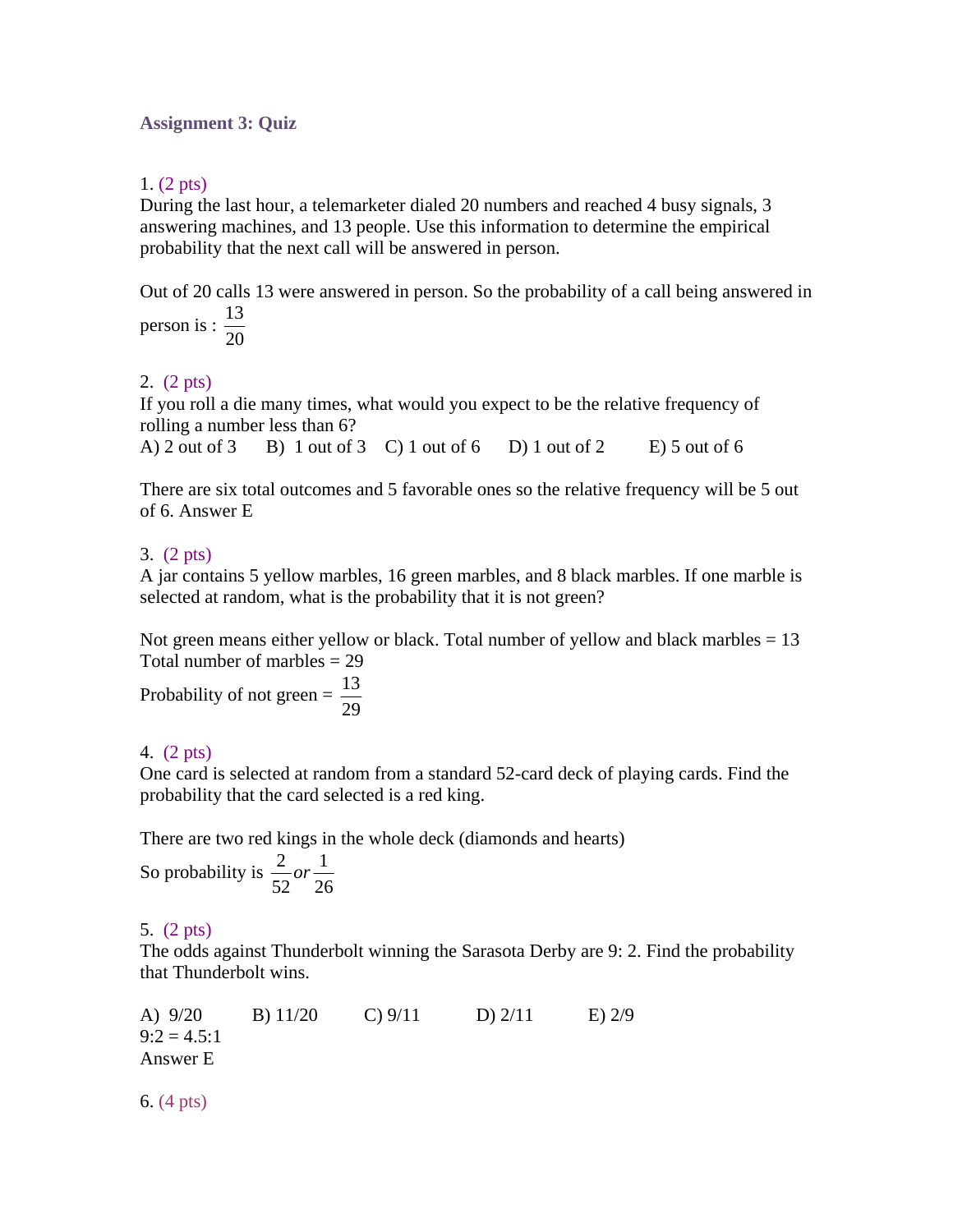1000 tickets for prizes are sold for \$2 each. Seven prizes will be awarded – one for \$400, one for \$200, and five for \$50. Steven purchases one of the tickets.

a) Find the expected value

b) Find the fair price of the ticket.

Expected Winnings =  $\frac{1}{1000}(400) + \frac{1}{1000}(200) + \frac{5}{1000}(50) = \frac{17}{20} = .85$ Cost of ticket  $= $2$ 

Expected Gain/Loss  $= -1.15$ 

Fair price is when gain/loss = 0 or when expected winnings = cost of ticket =  $\$$ .85

#### 7. (2 pts)

Two balls are to be selected without replacement from a bag containing one red, one blue, one green, one yellow, and one black ball. How many points are there in the sample space?

There are five colors available for the first draw

There are four colors available for the second draw

Total points in space are 5x4=20 (assuming ordering is not important)

#### 8. (3 pts)

A license plate is to consist of two letters followed by three digits. How many different license plates are possible if the first letter must be a vowel, and repetition of letters is not permitted, but repetition of digits is permitted?

First letter is restricted to A,E,I,O,U (5 choices)

Second letter has only one restriction that it is not the same as the first letter (25 choices) No restrictions for digits so  $10x10x10=1000$  choices

So total numer of choices are 5x25x1000=125000

9. (2 pts) A man has 8 pairs of pants, 5 shirts, and 3 ties. How many different outfits can he wear?

Type/Number of each represents a unit of choice. Total number of choices are  $8x5x3=120$ 

# 10. (9 pts)

A specific brand of bike comes in two frames, for males or females. Each frame comes in a choice of two colors, red and blue, and with a choice of three seats, soft, medium, and hard.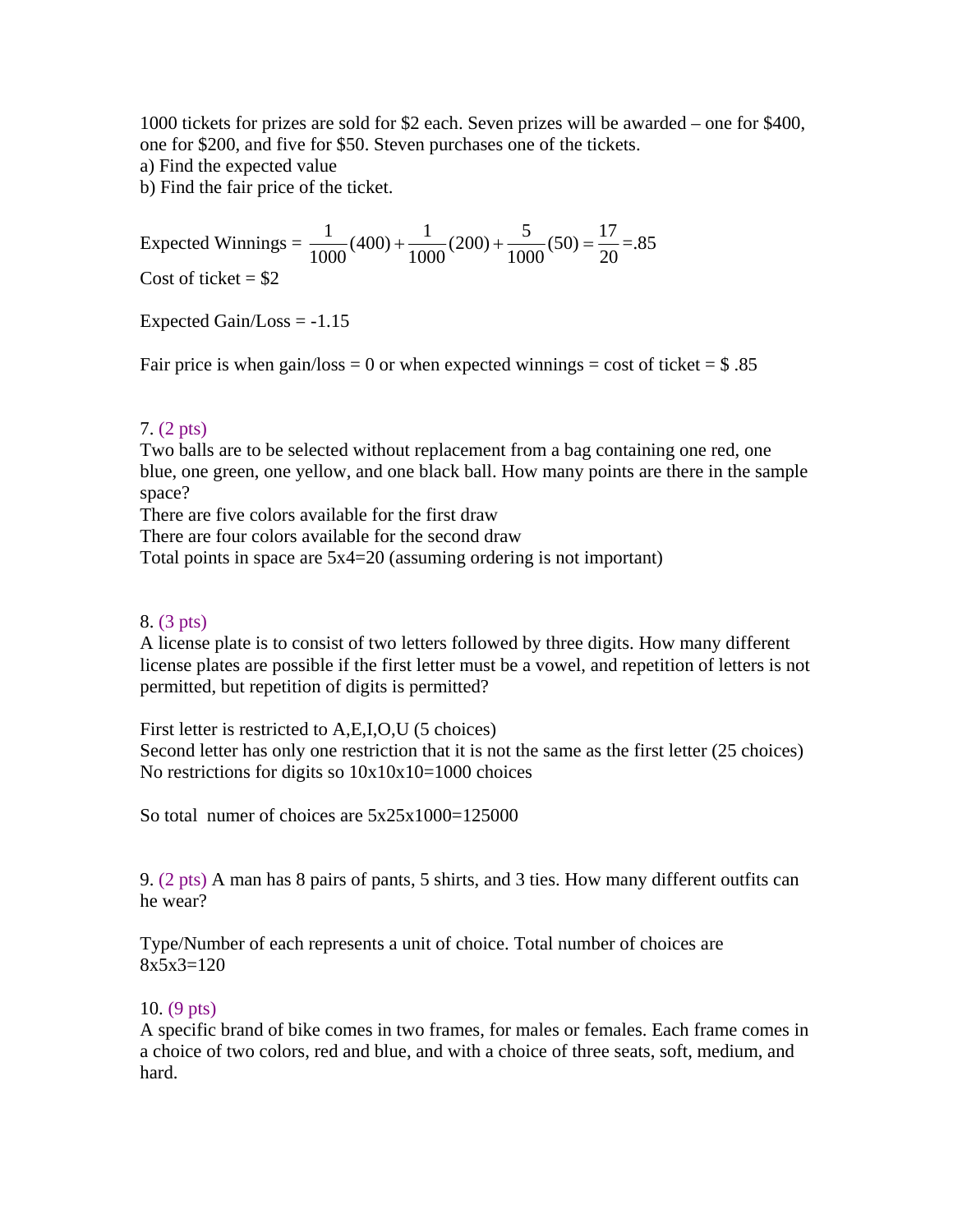a) Use the counting principle to determine the number of different arrangements of bicycles that are possible.

Male/Female (2 choices) x Color (2 choices) x Seat (3 choices) Total arranagements are  $2x2x3 = 12$ 

b) Construct a tree diagram illustrating all the different arrangements of bicycles that are possible.



c) List the sample space.

(Male, Red, Soft) (Male, Red, Medium), (Male, Red, Hard) (Male, Blue, Soft) (Male, Blue, Medium), (Male, Blue, Hard) (Female, Red, Soft) (Female, Red, Medium), (Female, Red, Hard) (Female, Blue, Soft) (Female, Blue, Medium), (Female, Blue, Hard)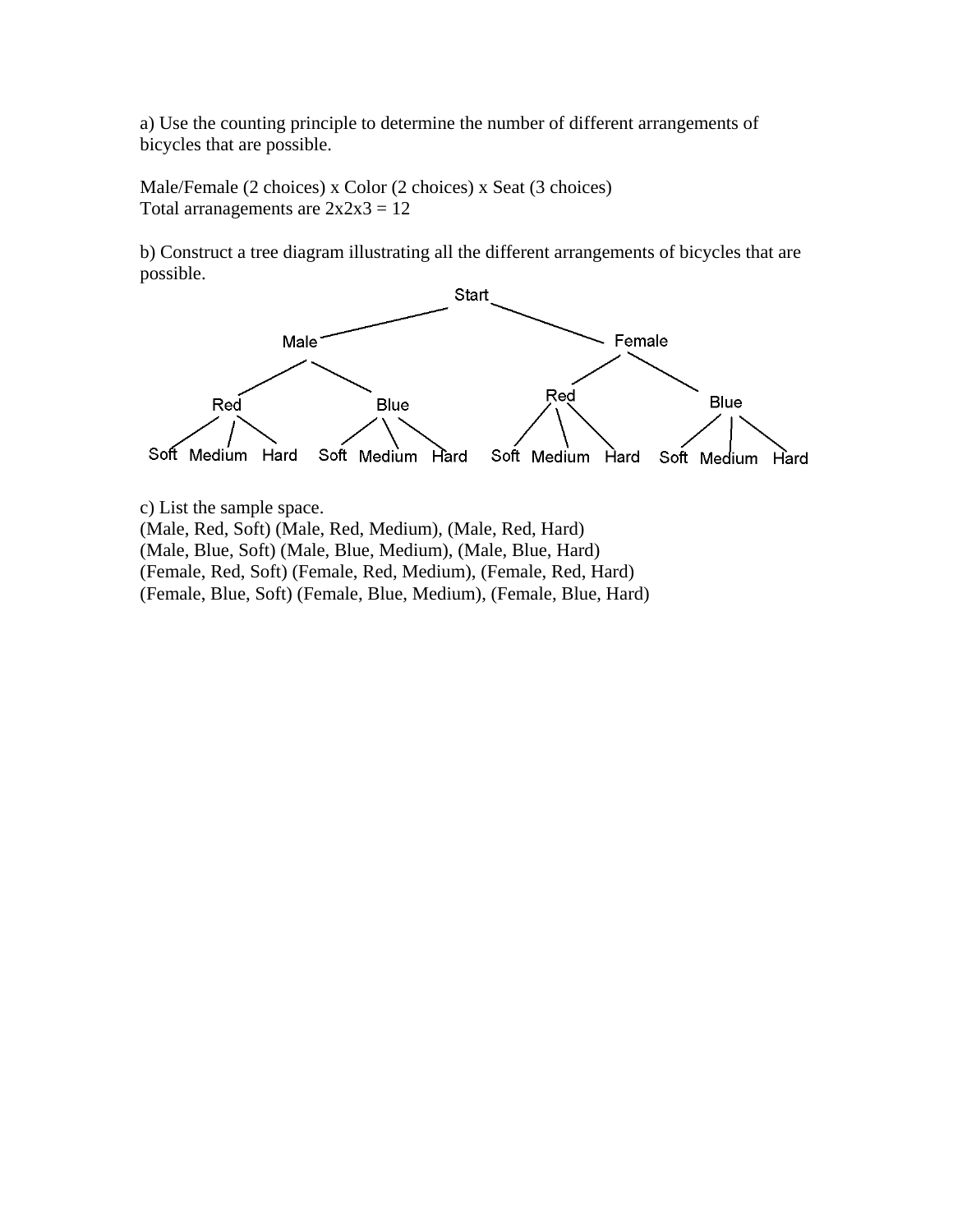| 11. $(3 \text{ pts})$ The results of a survey for an airline are shown below |  |  |  |  |  |  |  |  |  |
|------------------------------------------------------------------------------|--|--|--|--|--|--|--|--|--|
|------------------------------------------------------------------------------|--|--|--|--|--|--|--|--|--|

| Traveler        | Male | Female | Total |
|-----------------|------|--------|-------|
| <b>Business</b> | 57   | 0٬     | '49   |
| Vacation        |      |        | 146   |
| Total           |      |        |       |

Use the chart to find the probability that the traveler was a) male Total number of travelers = 295 Total number of male travelers = 129 Probability that a traveler was male =  $\frac{129}{207}$ 295

b) on vacation given the traveler was male Probability of being on vacation =  $\frac{146}{205}$ 295 Probability of being a male and on a vacation =  $\frac{72}{20}$ 295

So probability of being a male given he is on a vacation = 
$$
\frac{\frac{72}{295}}{\frac{146}{295}} = \frac{36}{73}
$$

c) female given the traveler was on business Same reasoning as part b:  $\frac{92}{116}$ 149

12. (2 pts) In how many ways can 7 instructors be assigned to seven sections of a course in mathematics?

Ordering is relevant here so we want to permute 7 instructors with 7 sections  $= 7P7 =$ 5040. (or simply 7!)

13. (4 pts) At an annual flower show, 6 different entries are to be arranged in a row. a) How many different arrangements of the entries are possible? Ordering is important we can have 6 choices for first, 5 choices for second…and so on To get 6! Choices  $= 720$  arrangements

b) If the owners of the  $1<sup>st</sup>$ ,  $2<sup>nd</sup>$ , and  $3<sup>rd</sup>$  place entries will be awarded prizes of \$100, \$50, and \$25 respectively, how many ways can the prizes be awarded? 6 choices for  $1<sup>st</sup>$ , 5 choices for  $2<sup>nd</sup>$  and 4 choices for  $3<sup>rd</sup>$ . No more options so we have  $6x5x4$  options = 120 different ways in which the first three are relevant